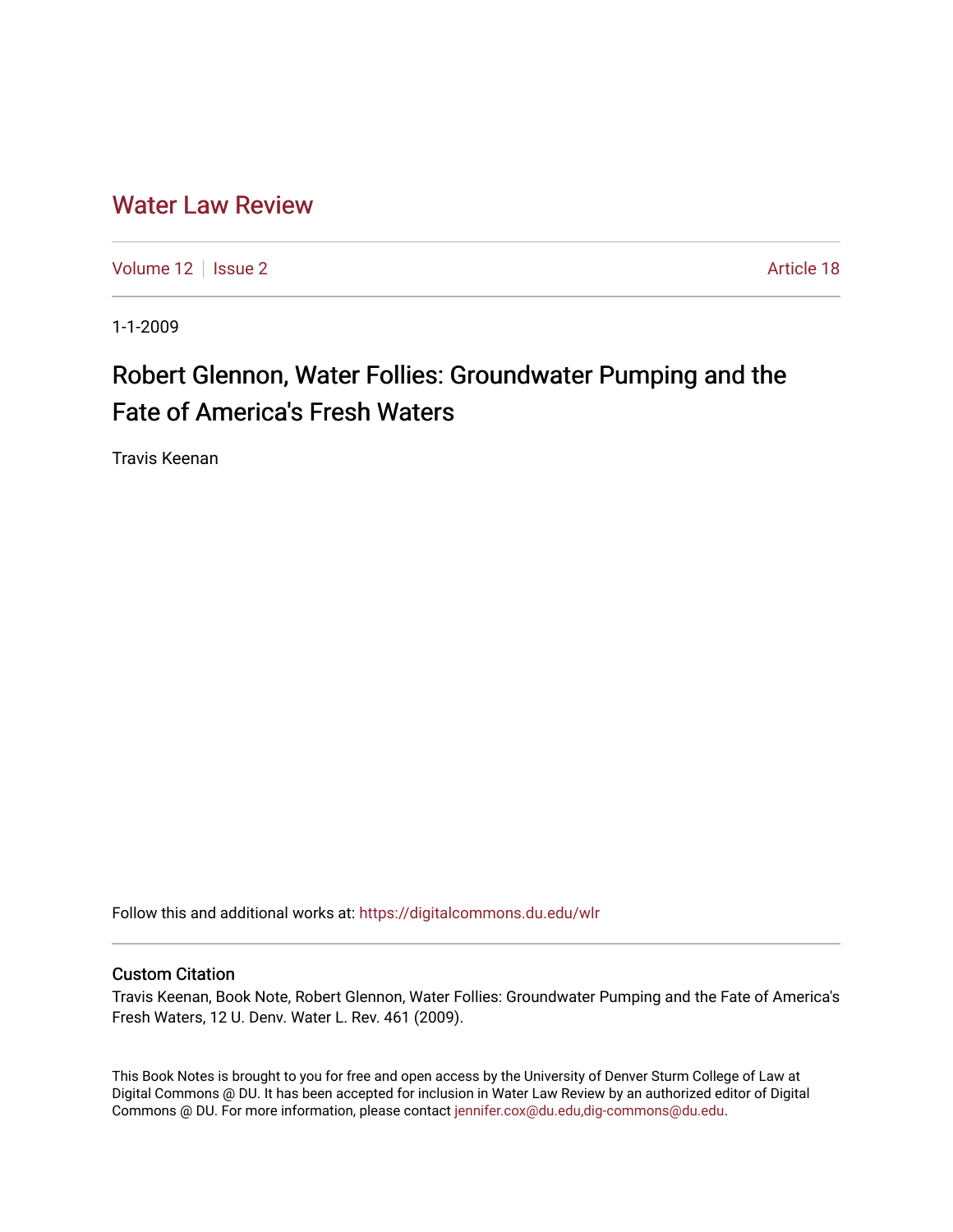Gold Medal waters of the South Platte River. Denver Water previously constructed several other dams on the South Platte and its headwaters, including Cheesman Dam, built in 1905. The Two Forks Dam, which would back up the river for another twenty miles, would have resulted in devastating effects on the fishery and other rare species that inhabit the area. In the mid 1980s, TU formed a coalition of local and state interest groups and lobbied the EPA to recommend prohibiting Two Forks Dam. In March 1990, the group got its wish. In 2004, Denver Water joined forces with TU to develop the South Platte Protection Plan, which will force water providers to consider alternative methods of supplying thirsty municipalities, such as Denver, while mandating consideration of the environmental and economic benefits of Gold Medal trout water.

Chapter 22, *History of Trout Unlimited,* expands on the history of TU that the book touched on in Chapter 2. In the summer of 1950, George Mason, George Griffith, **Al** Hazzard, Opie Titus, Jim McKenna, and Don McLouth met at Mason's house on the South Branch of the Au Sable River in Michigan. That night they developed TU's core philosophy: perpetuating wild trout for future generations. Though TU did not officially form for another nine years, the idea of trout fisheries conservation had taken hold. Mason died a few years later, and Griffith eventually joined with fourteen others to found TU in 1959. Soon after, TU chapters began forming all over the United States. TU's first real conservation effort culminated in 1952, when the state implemented fly fishing catch-and-release regulations on the South Fork of the Au Sable River. Thus began TU's storied history of coldwater fisheries conservation. The author then notes "TU Milestones" by decade from the 1960s to the present. Lastly, the author defines the future goals of TU as four broad themes: 1) *Protect* watersheds to ensure the highest quality habitat for native and wild fish; 2) *Reconnect* fragmented streams to sustain healthy populations of native and wild fish; 3) *Restore* degraded coldwater habitat through collaboration with landowners and other stakeholders; and 4) *Sustain* conservation efforts by building capacity within all levels of TU with a particular emphasis in enabling young people to successfully engage in long-term conservation efforts so that TU's legacy will endure beyond the current generation.

#### *Peter Johnson*

### **Robert Glennon, Water Follies: Groundwater Pumping and the Fate of America's Fresh Waters, Island** Press (2004); 314 **pp; \$18.95; ISBN 1-55963-400-6;** paperback.

Robert Glennon's *Water Follies: Groundwater Pumping and the Fate of America's Fresh Waters* discusses the relationship between humans and groundwater in the United States, tells numerous stories about how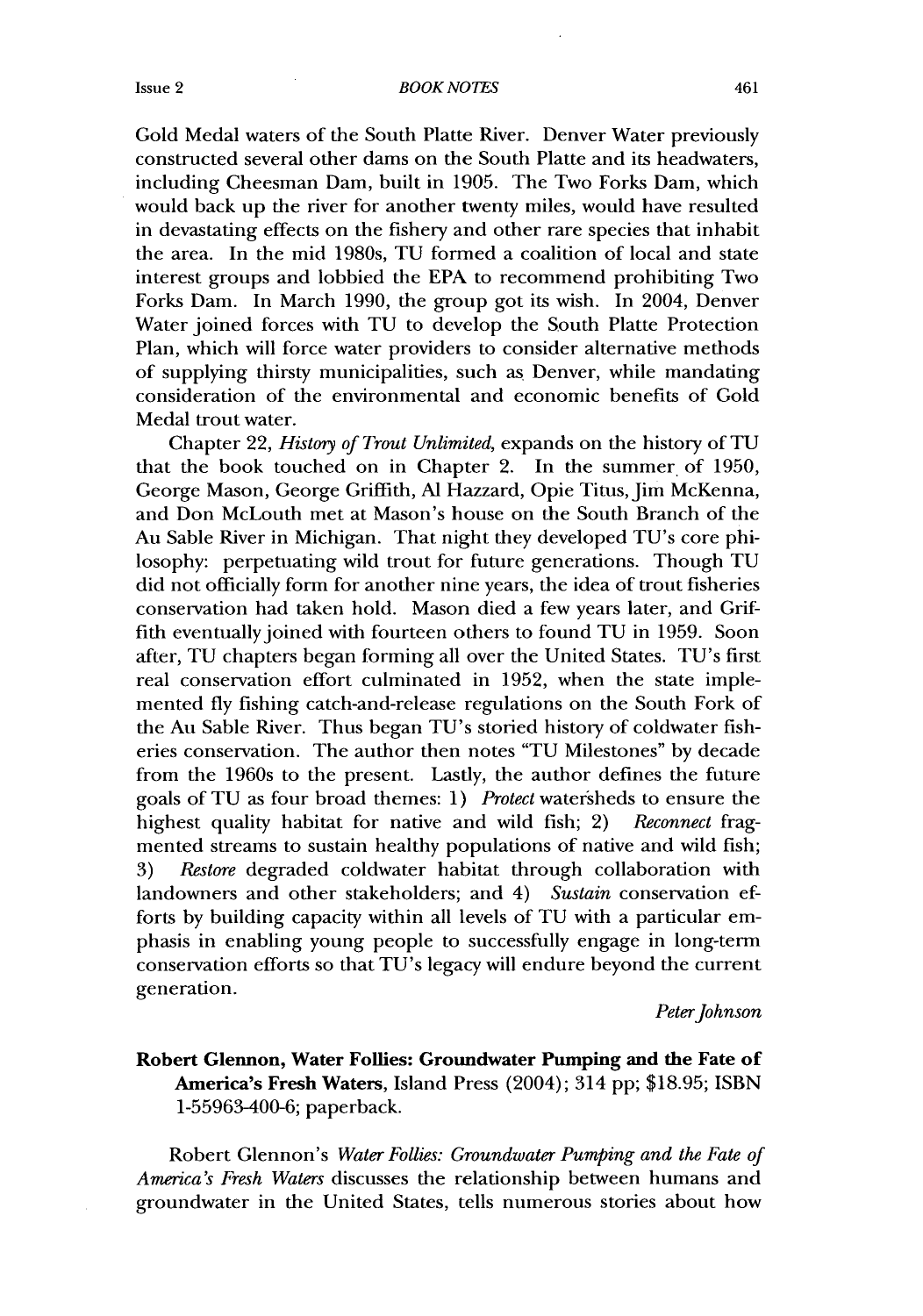that relationship has developed in localities across the country, and proposes changes to help provide a more sustainable relationship between humans and groundwater.

In the first chapter, *The Worth of Water in the United States,* Glennon lays out a short history of water development in the United States. He begins by explaining how the nation's waters have provided a valuable natural resource for economic growth during the past three centuries. He discusses the roles played by the federal government, agriculture, and industry in developing the nation's water resources. Glennon also analyzes the legal doctrines of riparianism and prior appropriation.

Chapter 2, *Human Reliance on Groundwater,* provides a historical overview of groundwater pumping. Various human civilizations have constructed wells since 2000 B.C. During the late nineteenth century, High Plains farmers used windmills to pump groundwater for irrigation, while the City of Tucson burned wood to fuel steam engines to pump groundwater for municipal use. In the early twentieth century, improved drilling and pumping technology as well as the development of the internal combustion engine allowed people to pump larger quantities of water from ever-increasing depths. The widespread availability and quality of groundwater and permissive legal doctrines that fail to recognize groundwater's role in the hydrologic cycle have led to an increasingly unsustainable reliance on groundwater for various uses.

Chapter 3, *How Does a River Go Dry?*, tells the story of the Santa Cruz River in Tucson, Arizona. Human civilizations have relied on the Santa Cruz River to support subsistence farming since 8,000 B.C. However, in the late nineteenth century, European settlers began raising cattle and wheat in the area, requiring increased irrigation. Increases in surface and groundwater irrigation, along with the destruction of riparian habitats, led to entrenchment of the Santa Cruz. Eventually, in the 1940s, the Santa Cruz's perennial flows ended. Glennon uses the Santa Cruz River as an example to explain the hydrologic cycle. Specifically, Glennon explains the concepts of a "gaining stream" and a "losing stream," using the Santa Cruz and its underlying aquifer as an example. Ultimately, Glennon concludes, groundwater pumping killed the Santa Cruz.

Chapter *4, A River at Risk,* tells the story of the Upper San Pedro River in Arizona. This river, which is one of the last perennial, damfree streams in the Southwest, supports a spectacularly diverse riparian habitat utilized by a wide array of migratory birds. In 1988, Congress designated the San Pedro Riparian Natural Conservation Area and expressly reserved a federal water right sufficient to protect this riparian habitat. Pro-development local government officials funded numerous studies in an effort to show that expansion of a nearby military base would not affect the San Pedro's flow. All of these studies, however, concluded that existing groundwater pumping already affected the river's flow negatively, and that further development would only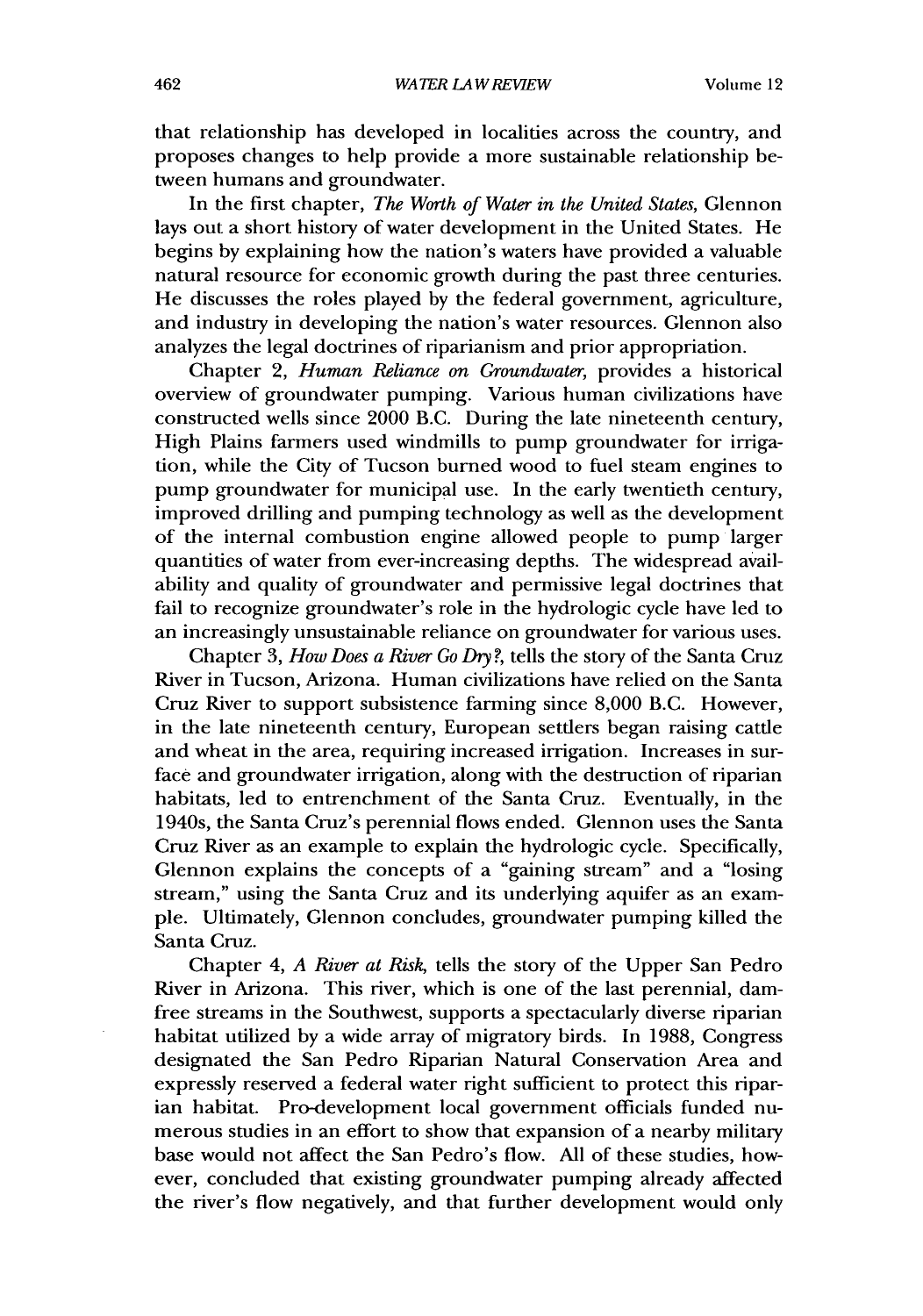*BOOK NOTES*

exacerbate these problems. Although the proposed military base expansion never occurred, both incremental growth of the civilian population and increased agricultural irrigation continue to threaten the San Pedro flow. The ongoing battle between local officials, the federal government, private conservation organizations, and international agencies will only continue unless the concerned parties find a solution.

Chapter 5, *Tampa Bay's Avarice,* describes how the growing population in the cities of St. Petersburg and Tampa has negatively affected the lakes and other waterways in surrounding counties. In 1996, in order to meet growing demand in these cities, local water officials developed three major well fields, pumping a total of 255 million gallons per day ("mgd") from aquifers in neighboring counties. These wells degraded ninety-five percent (95%) of the area's lakes, causing nearly half to dry up completely or suffer other serious impacts, resulted in extensive property damage due to subsidence, and caused environmental degradation from reduced water flows in the area's creeks, streams, and wetlands. These negative effects led to conflict between local and regional water authorities, as well as extensive litigation between various parties. Furthermore, drought, minimum flow requirements, and development of wells for bottled water suppliers are adding to the pressure on the area's aquifers.

Chapter 6, *The Tourist's Mirage,* explains how San Antonio's River Walk has affected the Edwards Aquifer and several endangered species. The San Antonio River, which was once navigable, dried up due to groundwater pumping decades ago. For nearly a century, San Antonio has pumped up to 10 mgd of water from the Edwards Aquifer to create the illusion of a natural river through its now thriving downtown area. Texas courts still abide by the English rule of capture, which grants overlying landowners the right to pump as much water as they want. This rule results in seemingly absurd uses, such as large-scale catfish farms. Groundwater pumping has resulted in litigation to protect endangered species that inhabit the area's springs and have suffered from declining water levels.

Chapter 7, *Suburban Development and Watershed Initiatives,* describes how groundwater pumping for domestic use affects Massachusetts' relatively water-rich Ipswich River Basin. Beginning in the 1990s, like the Santa Cruz River in Chapter 3, stretches of the Ipswich went dry for the first time. Conflict exists between historical towns that have wellestablished riparian rights to surface waters during high flows and newer suburban communities that must rely on groundwater. A study funded by a new state-sponsored watershed initiative group concluded that groundwater pumping, not surface diversions, caused the Ipswich to go dry. Glennon highlights the disparity between the water use restrictions and pricing between different localities, and discusses efforts to use treated municipal wastewater to recharge the river. However, in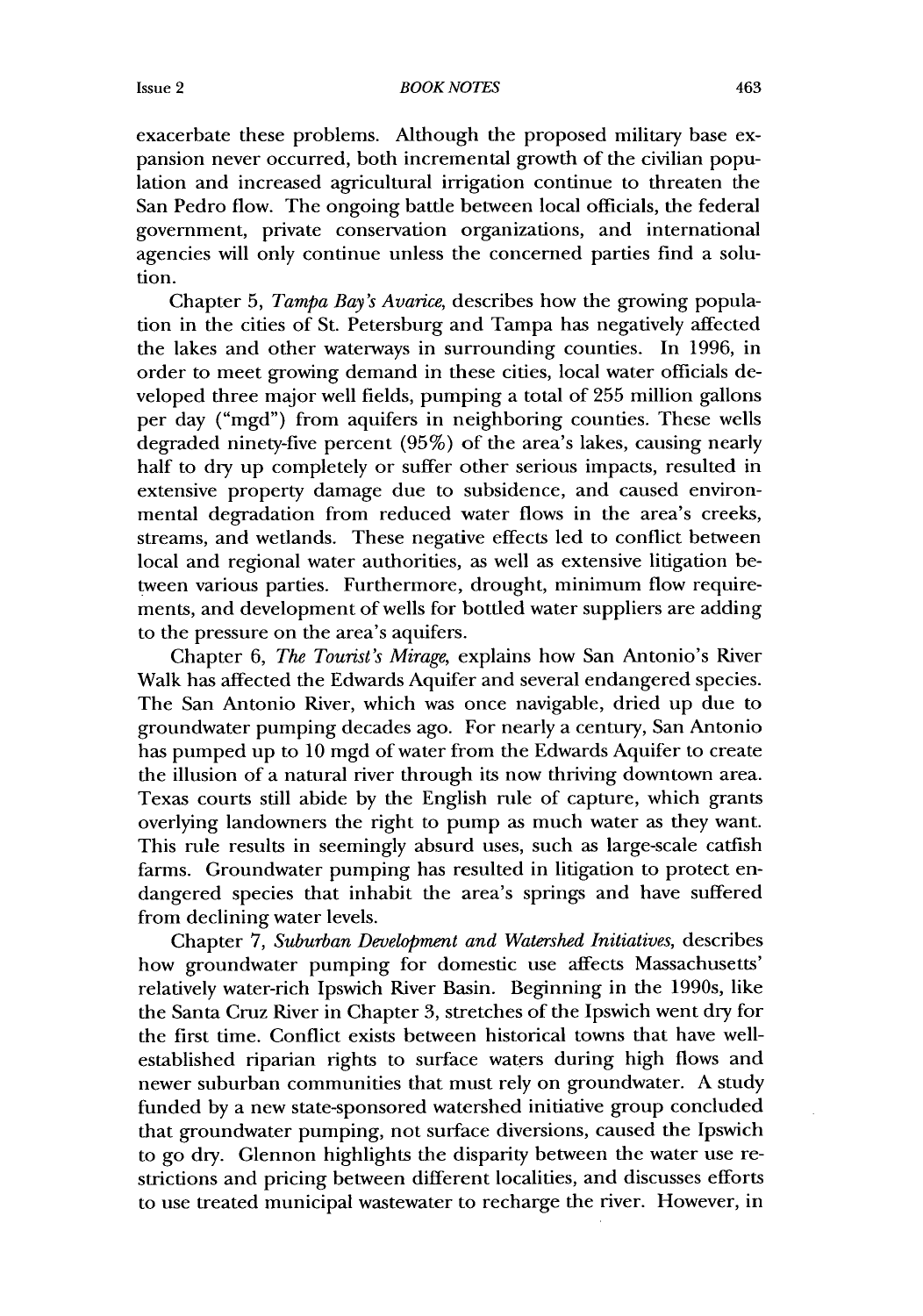order to restore historic flows to the Ipswich, newer developments must dramatically reduce their groundwater pumping, if not shut down altogether, during summer and fall months.

Chapter 8, *A Game of Inches for Endangered Chinook Salmon,* tells the story of California's Cosumnes River. A century's worth of the U.S. Army Corp of Engineers' flood control projects, as well as massive population growth, have left the Cosumnes River as the Northern California's last major river without a dam. Largely unregulated, groundwater pumping has lengthened the amount of time the river is dry, thereby threatening to destroy the Chinook salmon's fall breeding grounds. Incremental development constantly threatens to drain even more groundwater from beneath the Cosumnes; however, augmentation plans and private conservation efforts offer some hope for sustaining a sufficient flow for the Chinook to survive.

Chapter 9, *Wild Blueberries and Atlantic Salmon,* describes how irrigation for blueberries in Southern Maine affects the Atlantic salmon's breeding season and the areas groundwater supplies. Wild blueberries grow easily without irrigation in Eastern Maine, which receives over four feet of rainfall annually. Farmers, however, learned that irrigation can triple, and even quadruple, their blueberry harvest. Until recently, farmers relied almost exclusively on surface waters from Maine's rivers to irrigate their crops. Then, environmental groups surmounted opposition from local political officials and successfully petitioned to have the Atlantic salmon categorized as an endangered species. As a result, farmers are evaluating surface storage solutions, groundwater recharge, and groundwater mining as possible substitutes for surface water. The problem with groundwater mining, according to Glennon, is that Eastern Maine's porous topography will cause rivers to quickly feel the effects of groundwater pumping. As a result, the salmon may still have inadequate flows.

Chapter 10, *Size Does Count, at Least for French Fries,* explains how Minnesota's Straight River suffers the negative effects of groundwater pumping. Beginning in the late twentieth century, farmers in this area began producing potatoes for McDonalds, which requires growers to produce large, consistently sized potatoes. In order to meet McDonalds' standards, growers began irrigating their fields, usually using groundwater. In addition, McDonald's requires its potato processors to store potatoes in a 95% humidity environment so they do not lose their white color. In order to create such an environment, processors withdraw water from the aquifer below the Straight River. In response to concerns raised by environmental groups, the potato industry has made significant efforts to reduce its impact on the Straight River. Ultimately, however, it appears that the consumer's demand for perfectly shaped and colored french-fries may be too much for the Straight River.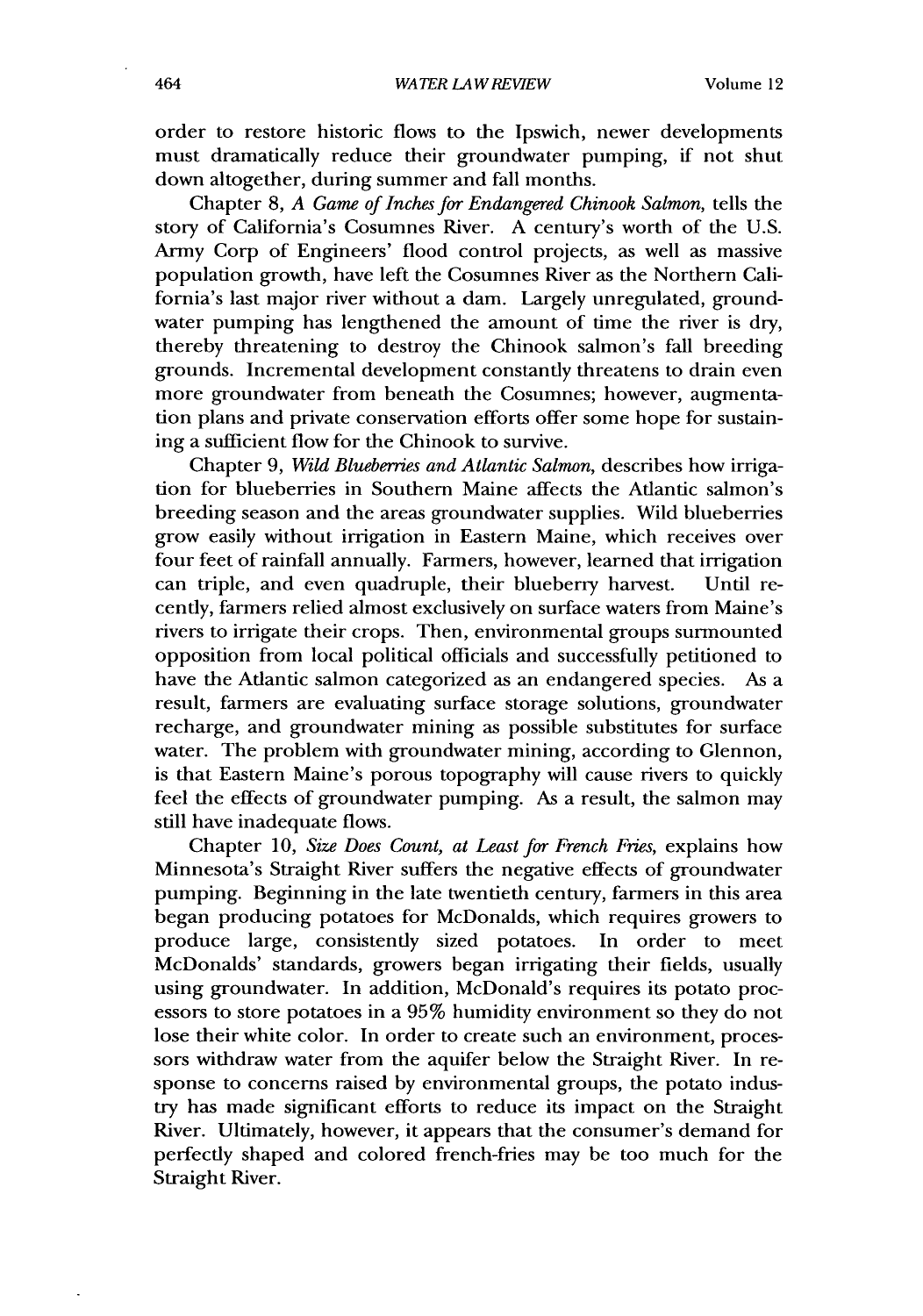#### BOOK NOTES

Chapter 11, *The Black Mesa Coal Slurry Pipeline,* tells the story of how groundwater pumping to operate the nation's only coal slurry pipeline affects the Hopi Indian Reservation in Arizona. Peabody Energy Company's ("Peabody") coal slurry pipeline utilizes groundwater from the Hopi Indian Reservation to transport crushed coal, mined from a nearby Navajo reservation, 273 miles to the Mohave Generating Station in Nevada. During the past century, 90 percent of the springs located on the Hopi Indian Reservation have gone dry. Controversy exists over how much Peabody's groundwater use has affected the springs, but the coal mining provides valuable economic support to the Hopi tribe and Navajo nation. Nonetheless, with the pipeline in growing need of repair or replacement, the Hopi tribe, the Navajo nation, Peabody, and the federal government are trying to find a solution for everyone.

Chapter 12, *Is Gold or Water More Precious?,* examines the mining industry's use of groundwater in Nevada. Open-pit gold mines, like those owned by Barrick Gold Corporation ("Barrick"), essentially require mining companies to lower the water table in order to reach ore that water would otherwise saturate. For mining companies, this water is a waste product. By 2010, Barrick will have pumped 4 or 5 million acre-feet of groundwater in fifteen years. Nearby springs and the Humboldt River could feel the resulting decrease in flows for a century or more. However, the powerful economic interests behind mining operations have outweighed environmental concerns thus far.

Chapter 13, *All's Fair in Love and Water,* tells the story of how groundwater pumping to support Atlanta's growing population is negatively affecting oysters in the Apalachicola Bay. In addition, groundwater pumping for increased irrigated agriculture has negatively affected the Chattahoochee River's flow. A dispute between Georgia, Florida, and-Alabama led to an interstate compact governing the use of surface waters, but groundwater use is largely unregulated. Furthermore, dredging reduced the amount of nutrients that make it to the estuary. In order to maintain a healthy environment for oysters and other marine life in Apalachicola Bay's estuary, the Chattahoochee River must provide enough nutrients and fresh water to feed the oysters and keep salt-water predators at bay. Georgia instituted a marketbased program to reduce agricultural irrigation during low flows, but Florida would like to see more effective measures put into place.

Chapter 14, *The Future of Water,* describes innovative plans to provide water for the increasingly inevitable development near Grand Canyon National Park ("Park"). Canyon Forest Village Corporation ("CFV") wants to develop 212 acres of land near Tusayan, Arizona, the gateway to the Grand Canyon. The increasing number of tourists to the Grand Canyon has created high demand for new development in Tusayan, which lies inside a national forest just outside of the Park. However, the Havasupai Indian Reservation, which contains beautiful natural springs, lies just to the west. CFV proposed to create four sepa